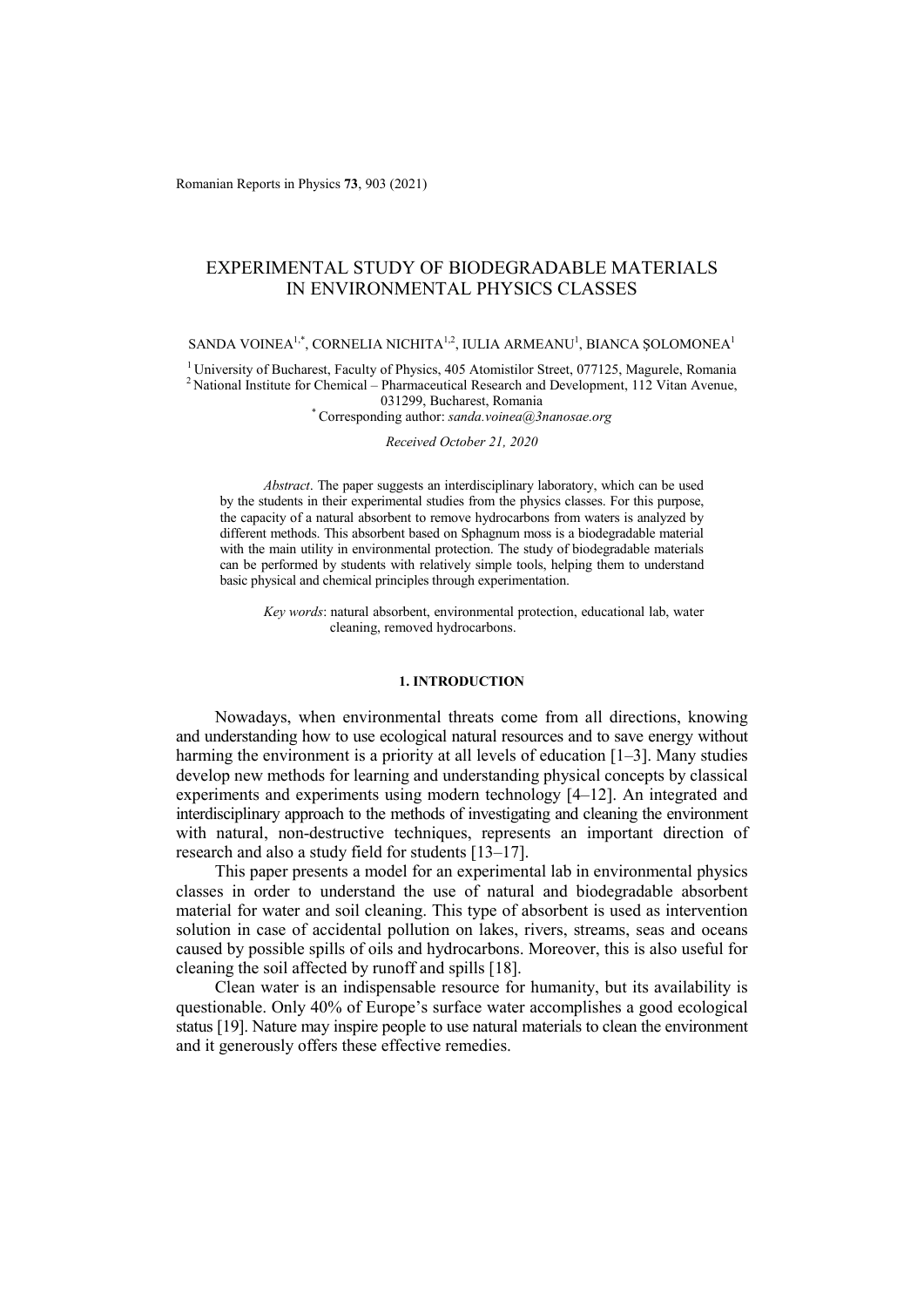Our study analyzes the intervention with natural biological absorbent material based on Sphagnum mosses, on three types of oil: household oil (used cooking sunflower oil), pure engine oil (Diesel oil) and used engine oil. Sphagnum mosses (or peat moss) are used as hydrocarbons absorbent materials and for water treatment [18]. Sphagnum moss formations cover about 1–2% of the Earth's surface. It is usually light green or with the color varying from white to green and is found in wet and rich areas with poor soil. The hydrophilic property of the sorbent allows the absorption of water into the structure of the material, while the adhesive force keeps the oil on the surface. After a dry thermal activation process, Sphagnum mosses increase the ability to encapsulate the hydrocarbons in their structure [20, 21].

The interdisciplinary character of this experimental study provides a better understanding of different principles from biology, physics and chemistry. Furthermore, it encourages young people to keep the environment clean and improve their ability to do so.

#### **2. METHODS AND MODELS**

# 2.1. THE OIL ABSORPTION CAPACITY OF THE NATURAL ABSORBENT

After that, a certain amount of the natural absorbent was inserted in bags of paper filters. Five grams of natural adsorbent  $(m_0)$  had been used for each paper filter. One paper filter weighs 0.45 g. We used graduated polypropylene containers to discharge 80 ml of oil for each sample. The mass of an empty container is 10.2 g. The samples were completely immersed into each oil container for a certain amount of time: 5 s, 30 s, 90 s, 150 s, 300 s, 900 s, 1800 s and 3600 s (Fig. 1), to study the kinetics of absorption. Likewise, an empty paper filter was immersed into the oil container for the same amount of time, or until the bag reached saturation. After taking them out, the oil excess was removed with tissues from the lower ends of the bags and weighed the samples with a digital weighed. This procedure has been repeated three times for each type of oil and for each immersion time. The measured quantity represents the total mass  $(m_t)$ , while the mass of the paper filter is  $m_f$ .



Fig. 1 – Samples of absorbent immersed in each type of oil. The full color version can be accessed at http://www.rrp.nipne.ro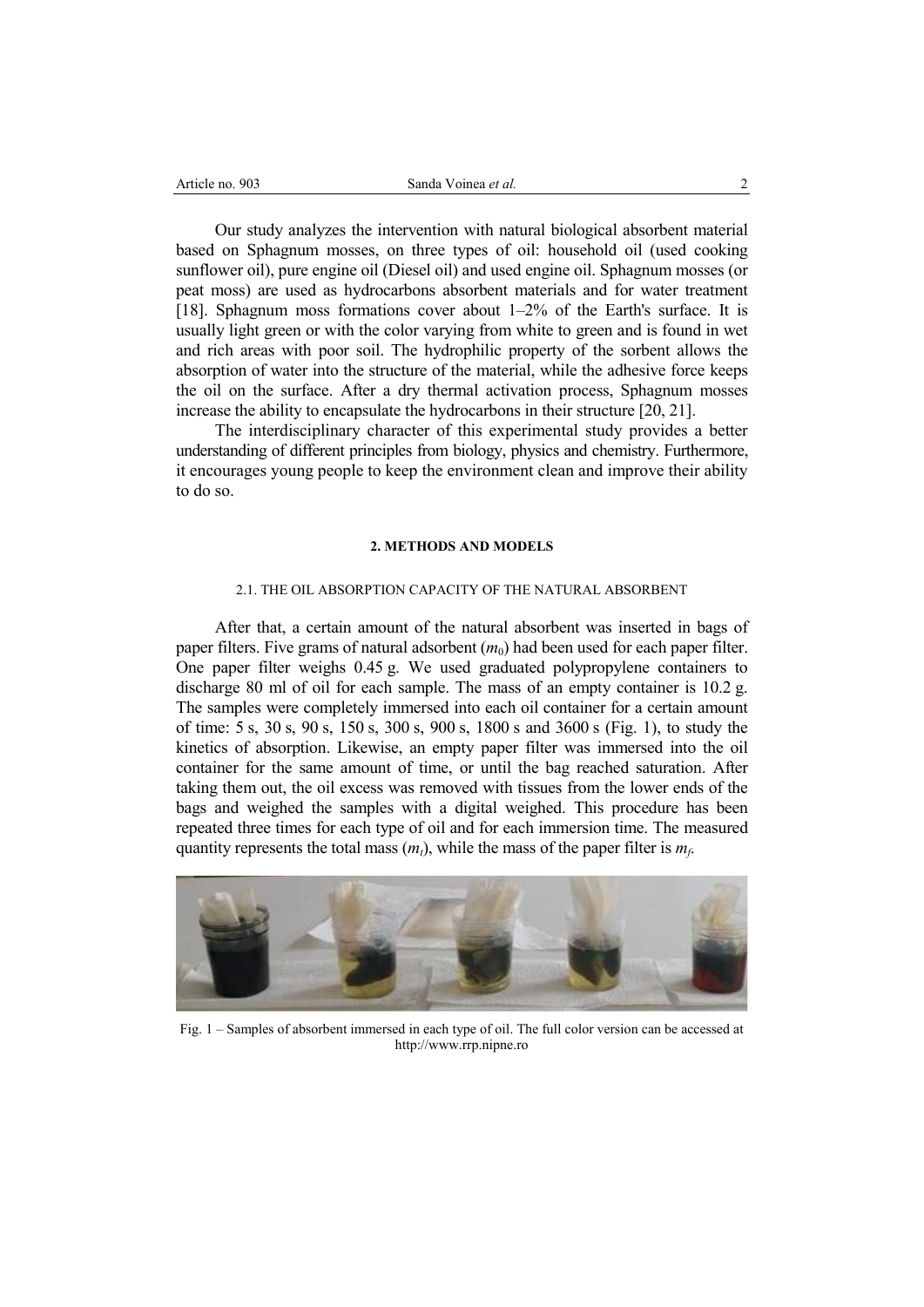To make the measurements as accurate as possible, one has to subtract the mass of the filter that was immersed in the oil from the total mass and this quantity represents the mass of the natural absorbent  $(m<sub>s</sub>)$ , after immersing in oil. In this way, the absorption capacity (*C*) of the natural absorbent is calculated using equation (1). The density of the oil used in the experiment was measured by weighing a certain volume of oil.

$$
C = \frac{m_s - m_0}{m_0}.\tag{1}
$$

# 2.2. THE WATER ABSORPTION CAPACITY OF THE NATURAL ABSORBENT

The water absorption capacity was determined using different water sources: distilled water, well water (from Surlari forest, Ilfov County), water from the Sabar River (Măgurele – Ilfov County) and from Căldăruşani Lake (Ilfov County). As in the previous paragraph, the natural absorbent was subjected to a dry heating process carried to a constant mass and then was inserted in bags of paper filters. For each paper filter, five grams of natural adsorbent  $(m_0)$  was used, while the bag weighs 0.45 g. Polypropylene containers, graded (in ml) were used to pour 80 ml of water. The paper filters filled with 5 g of absorbent were placed in these containers with water for 3 minutes. This procedure was repeated 3 times for each type of water. After 3 minutes, the bag with the natural absorbent was taken out from the water and drained 1 minute. After draining, in order to determine the total mass  $(m_t)$ , the samples were weighed and the mass of the empty bag was subtracted from the obtained value. All the measurements were made with a XT220A Precisa balance, with 10 μg precision.

Afterward, the water adsorption capacity was computed using equation (2)

$$
C = \frac{m_t - m_0}{m_0}.\tag{2}
$$

The pH, the nitrates concentration and the electrical conductivity of the water had been measured before and after the natural absorbent was immersed in the water. The pH and electrical conductivity of the water were determined using an ORION 5 STAR pH and conductivity meter. We used a LabQuest Mini device, to determine the concentration of the nitrates.

#### 2.3. UV VIS ANALYSIS

Monitoring the effect of removal of hydrocarbons from polluted waters by the natural absorbent was performed with UV-VIS spectroscopy. UV-VIS spectra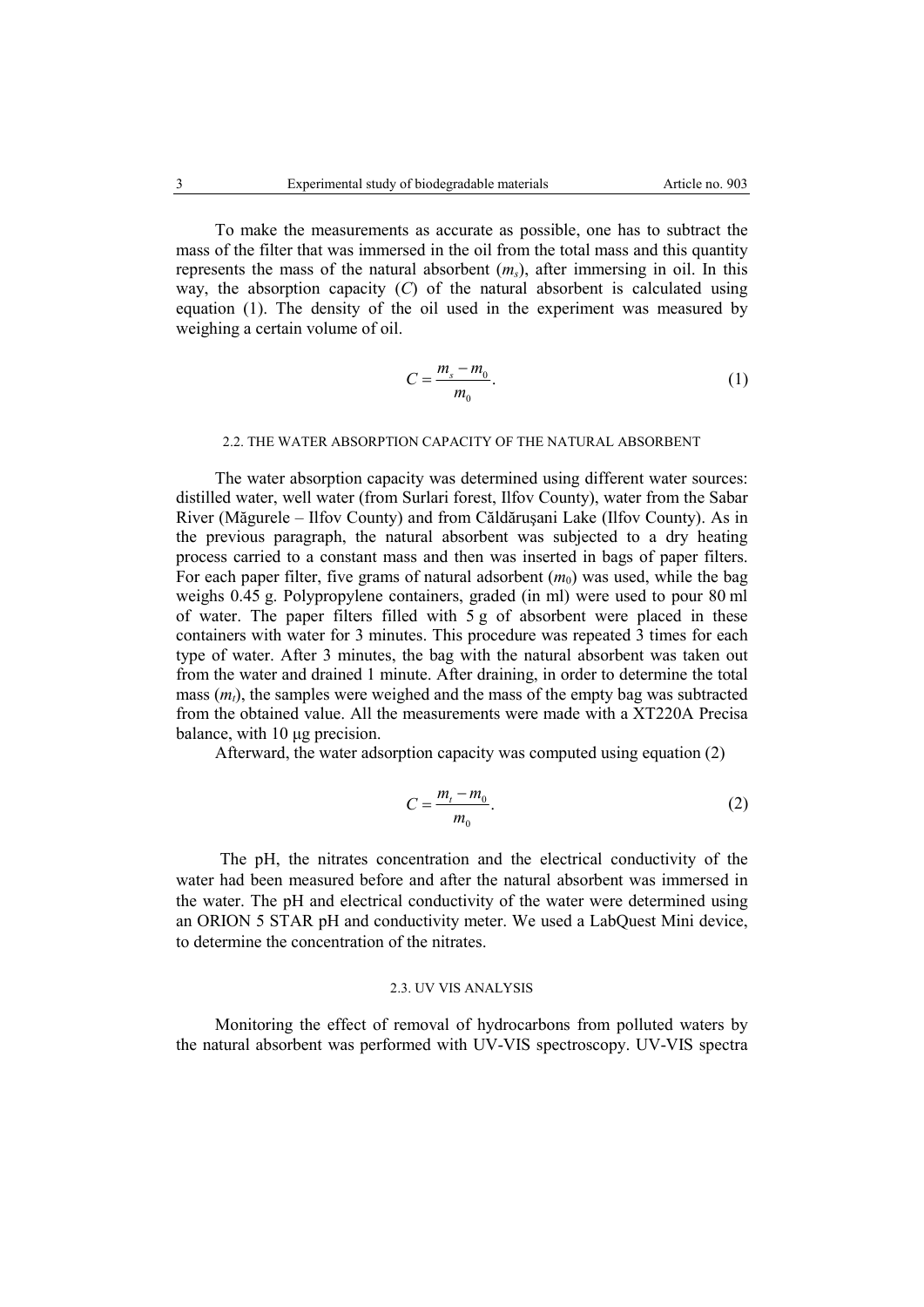provide information about the electronic properties of molecules. All organic compounds absorb light in the ultraviolet spectrum, and some of them absorb in the visible spectrum as well [22]. The analyzed samples with UV-VIS spectroscopy method were prepared as follows: water from Căldăruşani Lake was polluted with a certain amount of hydrocarbons. Consequently, an amount of natural absorbent was immersed in water for 60 minutes (Fig. 2a). After that, the hydrocarbon-soaked absorbent was removed by filtration and the clean water was collected in a vessel for the UV-Vis analysis (Fig. 2b). The UV-Vis spectra of the samples were acquired in the range of 200–800 nm with 1 nm resolution using a Jasco, Japan, V-570 spectrophotometer with 1 cm optical path and standard cuvette.



Fig. 2 – Preparation of the samples for UV-Vis spectroscopy: a) immersing the natural absorbent in water and oil; b) the hydrocarbon-soaked absorbent removed by filtration. The full color version can be accessed at http://www.rrp.nipne.ro

#### **3. RESULTS AND DISCUSSION**

## 3.1. TIME DEPENDENCE OF THE ABSORPTION OIL CAPACITY OF THE NATURAL ABSORBENT

The average values of the quantities of oil retained in the sample bags after removing them from containers ( $m_t$  for the samples with natural absorbent,  $m_f$  for bags) are shown in Table 1. The determined densities of the studied oils have the following values:  $88.63 \text{ kg/m}^3$  for used cooking oil,  $80.20 \text{ kg/m}^3$  for used engine oil and  $72.87 \text{ kg/m}^3$  for crude engine oil. The used cooking sunflower oil has the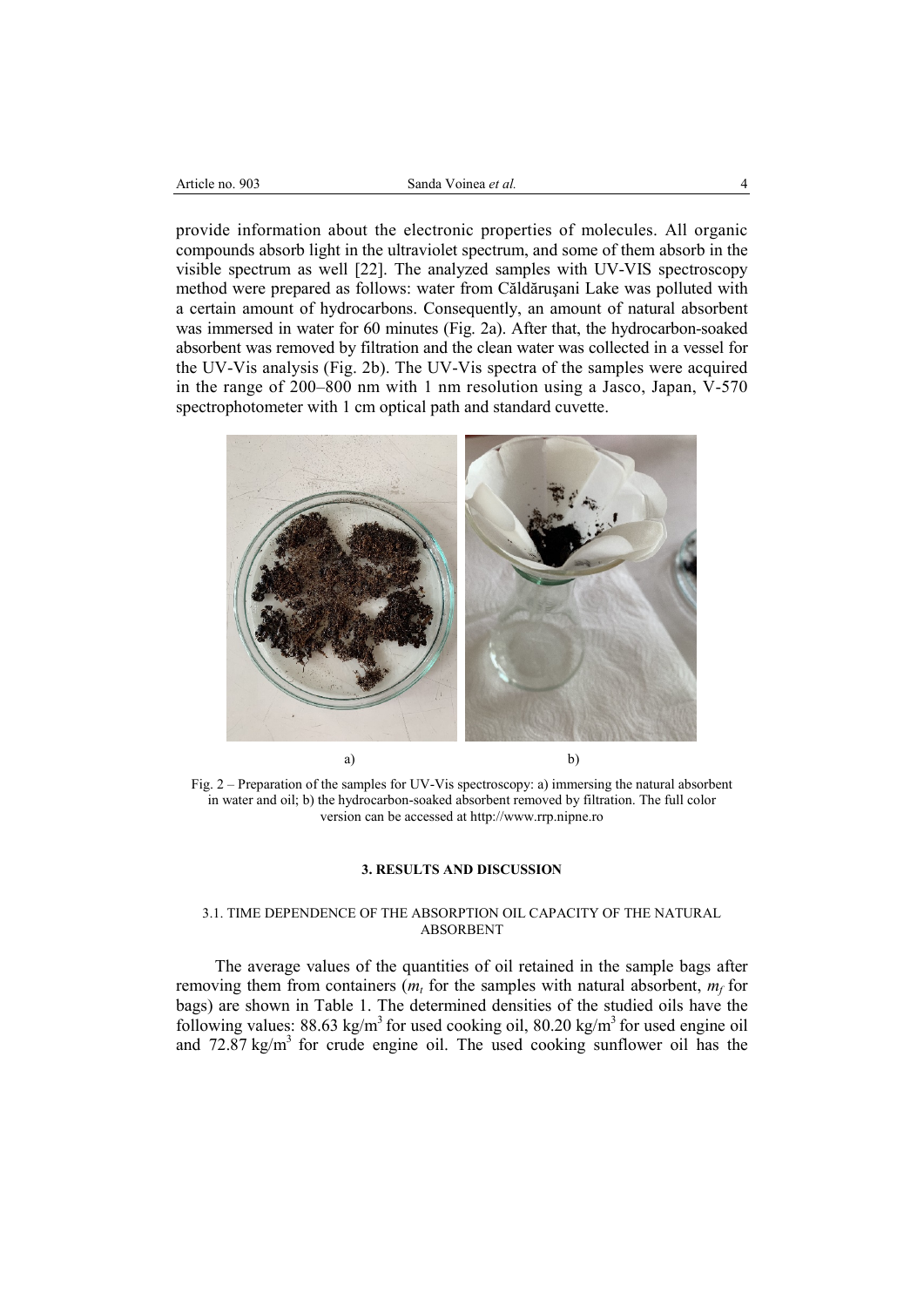highest density, while the crude engine oil has the lowest one. Based on the values from Table 1, we calculated the absorption oil capacity of the natural absorbent from equation (1).

| Type of oil                | After 5 s     |                    | After 30 s  |      | After 90 s     |                    | After $150 s$  |                    |
|----------------------------|---------------|--------------------|-------------|------|----------------|--------------------|----------------|--------------------|
|                            | $m_t(g)$      | m <sub>f</sub> (g) | $m_t(g)$    | m(g) | $m_t(g)$       | m <sub>f</sub> (g) | $m_t(g)$       | m <sub>f</sub> (g) |
| Diesel oil                 | 13.10         | 2.60               | 18.50       | 4.70 | 20.37          | 4.70               | 22.70          | 4.70               |
| Used engine oil            | 16.50         | 2.20               | 17.50       | 2.30 | 17.63          | 2.30               | 19.20          | 2.30               |
| Used cooking sunflower oil | 14.50         | 1.80               | 19.70       | 2.30 | 20.60          | 2.40               | 21.90          | 2.50               |
| Type of oil                | After $300 s$ |                    | After 900 s |      | After $1800 s$ |                    | After $3600 s$ |                    |
|                            | $m_t(g)$      | m(g)               | $m_t(g)$    | m(g) | $m_t(g)$       | m <sub>f</sub> (g) | $m_t(g)$       | m <sub>f</sub> (g) |
| Diesel oil                 | 22.50         | 4.70               | 22.60       | 4.70 | 23.50          | 4.70               | 22.60          | 4.70               |
| Used engine oil            | 18.50         | 2.30               | 18.70       | 2.30 | 19.20          | 3.00               | 20.40          | 3.00               |
| Used cooking sunflower oil | 21.40         | 3.00               | 21.80       | 3.00 | 20.60          | 3.00               | 21.00          | 3.00               |

*Table 1*  Masses of the samples after immersion in different types of oil

Figure 3 represents the variation of the absorption oil capacity of the natural absorbent as function of time, for three different oils. This time dependence of the oil absorption points out that the absorption capacity of the natural absorbent was maximum for the used cooking oil, the material absorbing a quantity of oil almost three times its initial weight. By comparing the results, it is clear that the absorption capacity is very similar for these types of oils, around 2.5 after one hour. Figure 3b shows that the speed of absorption reaches the highest value in the first 200 seconds and further, the values varied very slowly around an equilibrium value.



Fig. 3 – Absorption oil capacity as a function of time(s): a) during one hour; b) in the first 900 s. The full color version can be accessed at http://www.rrp.nipne.ro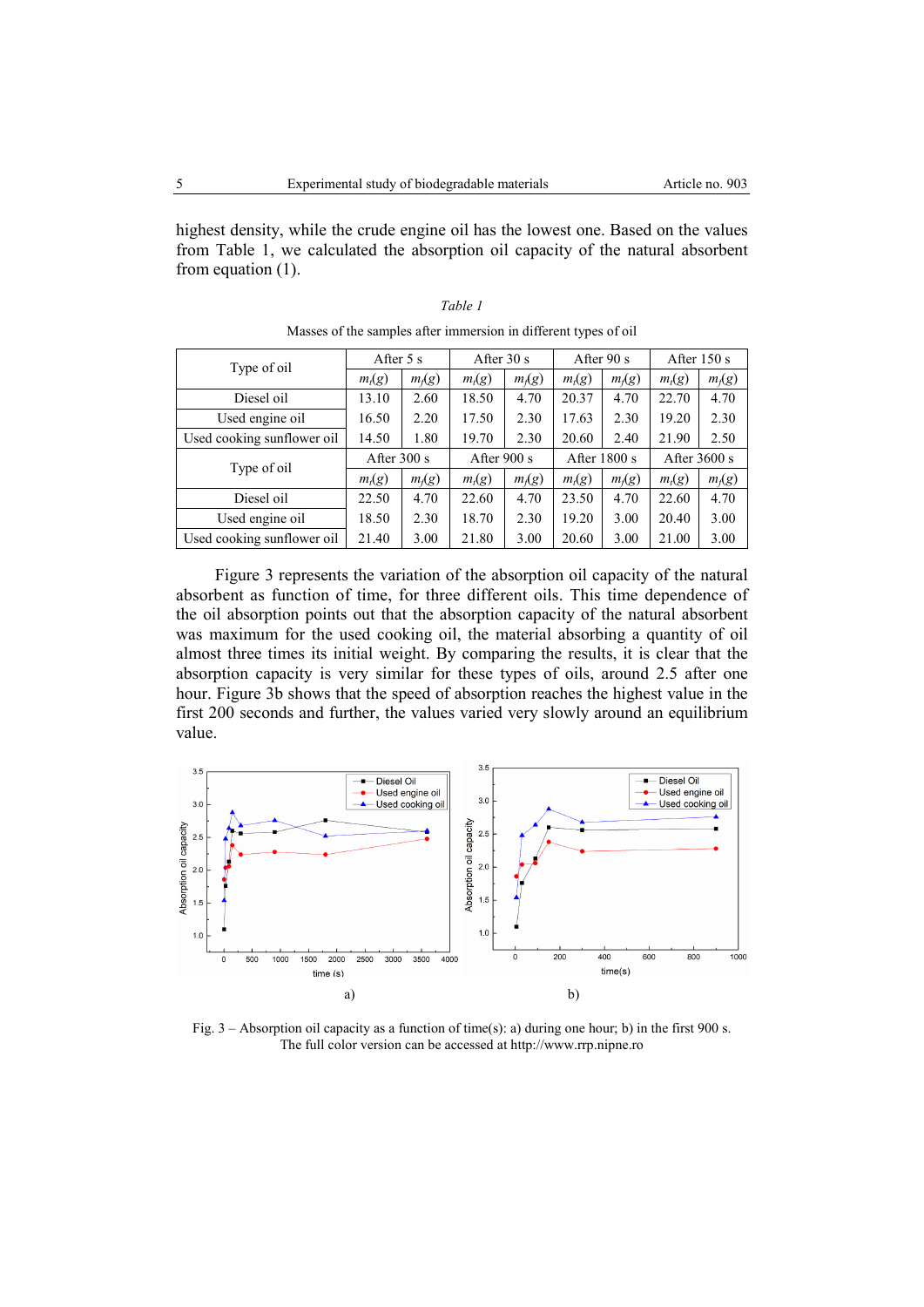| -903<br>Article no. | sanda<br>Voinea <i>et al.</i> |  |
|---------------------|-------------------------------|--|
|                     |                               |  |

For determination of the oil absorption capacity, the amount of the oil retained in the natural absorbent after 24 hours of immersion (when the system goes to equilibrium), was measured and the absorption capacity was determined using equation (1). The results are synthesized in Table 2.

|--|--|

## Absorption oil capacity

| Type of oil                | Absorption oil capacity |  |  |
|----------------------------|-------------------------|--|--|
| Diesel oil                 | 2.50                    |  |  |
| Used engine oil            | 2.54                    |  |  |
| Used cooking sunflower oil | 2.62                    |  |  |

The material has the highest absorption oil capacity for used cooking sunflower oil and the lowest for Diesel oil and we assume that this behaviour is due to the density difference. The higher the density of the oil, the easier it can adhere to the absorbent and it is retained in the biodegradable material, increasing the absorption oil capacity [23].

Knowing the value of the absorption capacity of the natural absorbent is very important for establishing the quantity of material necessary for cleaning water polluted with different kinds of oil.

# 3.2. STUDY OF THE WATER ABSORPTION CAPACITY

The absorption water capacity measurements using equation (2) reveal approximately similar values for the three types of water, compared to the distilled water (Table 3) with the lowest value for the Căldăruşani Lake (0.62) and highest for water from the well (0.72).

Absorption water capacity

| Source of the water       | Distilled water | Well<br>water | Water from the<br>Sabar River | Water from the<br>Căldărusani Lake |  |
|---------------------------|-----------------|---------------|-------------------------------|------------------------------------|--|
| Absorption water capacity | 9.68            | 0.72          | $0.68\,$                      | 0.62                               |  |

For establishing the influence of the absorbent on the water quality, we compared the pH (Fig. 4a), nitrates concentrations (Fig. 4b) and electrical conductivity (Fig. 4c) of the water samples before and after the absorbent immersion.

For all types of water, after immersion of the absorbent, the comparative study shows an increase of the pH above 7, so we conclude that the absorbent enhances the alkaline character of the water. The quantity of the nitrates from the river, lake and well water decreases after immersion of the absorbent, indicating the ability of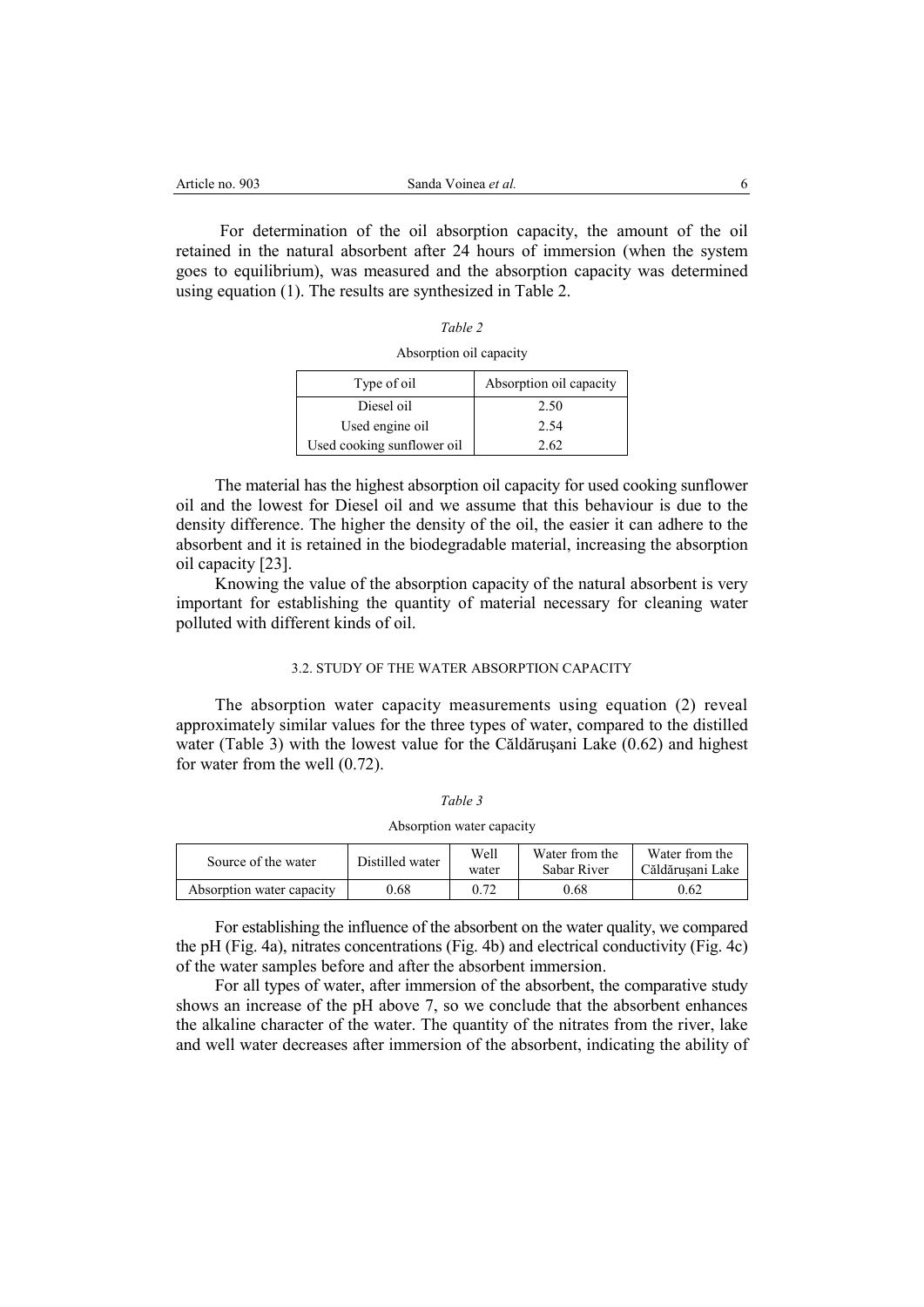the natural absorbent to reduce the concentration of nitrates from water. In the case of electrical conductivity, it is observed a decrease in the initial value only for the water from the Sabar River. For the other water sources, the electrical conductivity value is approximately the same before and after the immersion of the absorbent. The results show that the quality of the water is improved after the immersing of the absorbent. As a consequence, the above considerations indicate that this type of natural absorbent can be safely used in cleaning the water from wells, lakes and rivers affected by pollution with hydrocarbons.



Fig. 4 – Water samples' parameters before (black column) and after (red column) the immersion of the natural absorbent: a) pH; b) nitrates concentration (mg/l); c) electrical conductivity (mS/cm). The full color version can be accessed at http://www.rrp.nipne.ro

# 3.3. UV-VIS STUDY TO MONITOR THE REMOVAL OF HYDROCARBONS FROM THE POLLUTED WATERS

Considering the importance of the ecosystems in urban areas proximity, like Căldăruşani Lake, it is desirable to use supplementary methods as UV-VIS spectroscopy,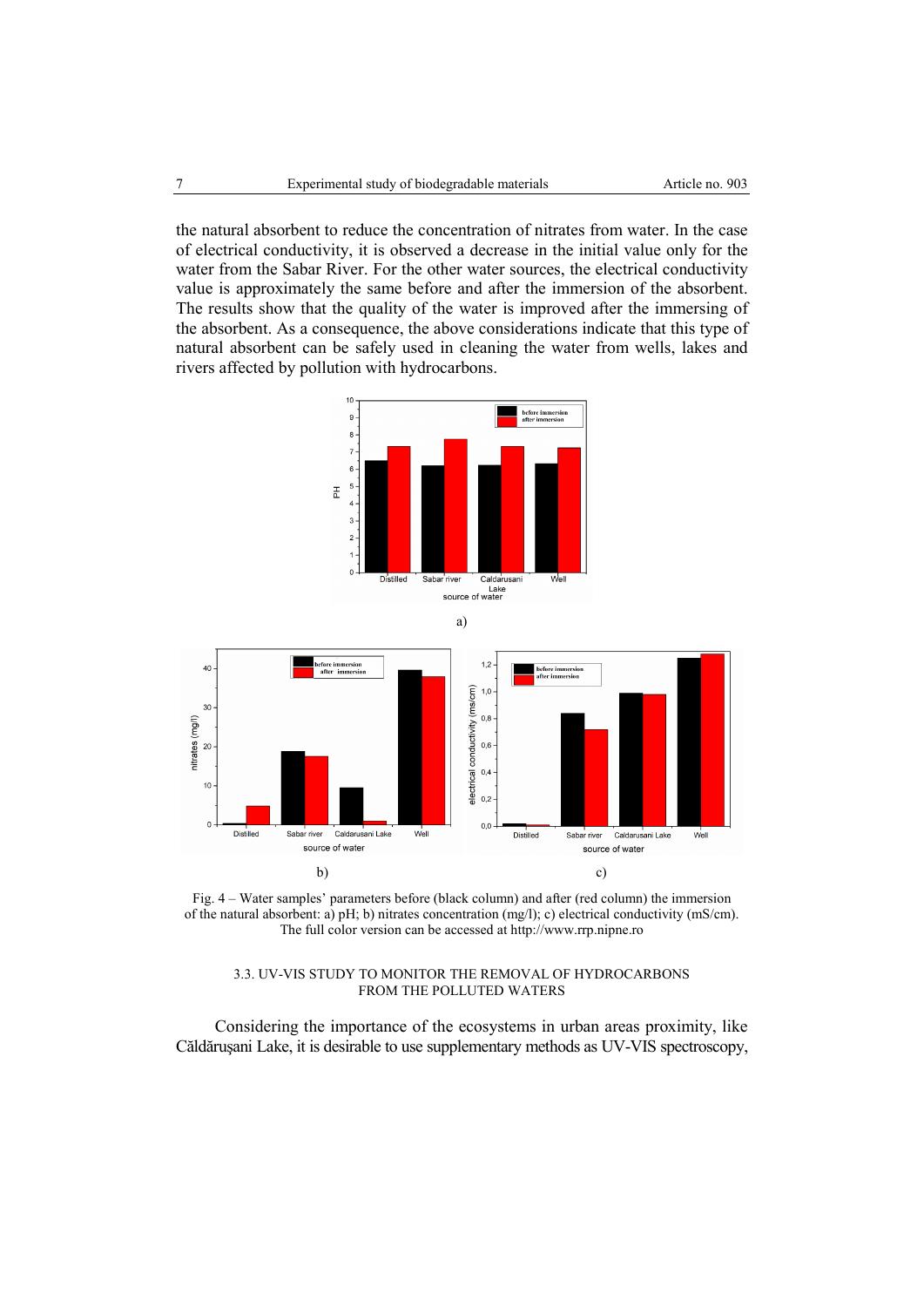to highlight the ability of the absorbent to remove pollutants. The samples' spectra of the water polluted with different types of oils and of the water after cleaning it with natural absorbent are analyzed.

Figure 5a shows the presence of the peak corresponding to the sunflower oil at wavelength  $\lambda = 280$  nm [24]. The absorption band from wavelength  $\lambda = 280$  nm is consistent with the  $\pi - \pi^*$  and  $n - \pi^*$  electronic transitions due to the C = C and  $C = O$  functionalities belonging to the monounsaturated (example oleic acid) and polyunsaturated (example linoleic acid) fatty acids from the sunflower oil composition [25]. After cleaning the water sample with the natural absorbent, a significant decrease of the absorbance corresponding to the sunflower oil is detected, proving the ability to encapsulate the hydrocarbons by this natural absorbent.

Figure 5b shows the peak specific to the diesel oil spectrum with the characteristic peak highlighted at the wavelength  $\lambda = 342$  nm, a value close to previous studies [26], as well as their decrease after immersion of the absorbent and application of the removal process. Overlapping UV profile of the water samples containing different types of oils, before and after cleaning, suggested the biodegradable material absorption ability. This is demonstrated by the decrease of the absorbance values at the wavelengths corresponding to the analyzed oils.



Fig. 5 – Overlapping of the experimental UV-VIS absorption spectra of the water samples from: a) Căldăruşani Lake polluted with used cooking sunflower oil (black) and after cleaning with natural absorbent (red); b) Căldăruşani Lake polluted with Diesel oil (black) and after cleaning with natural absorbent (red). The full color version can be accessed at http://www.rrp.nipne.ro

### **4. CONCLUSIONS**

The results of the study indicate the short-time absorption of the oil and the ability of oil absorption by natural absorbent based on Sphagnum moss. The absorption capacity values for all the analyzed oils indicate that the natural absorbent retains a quantity of oil almost 2.5 times its initial weight.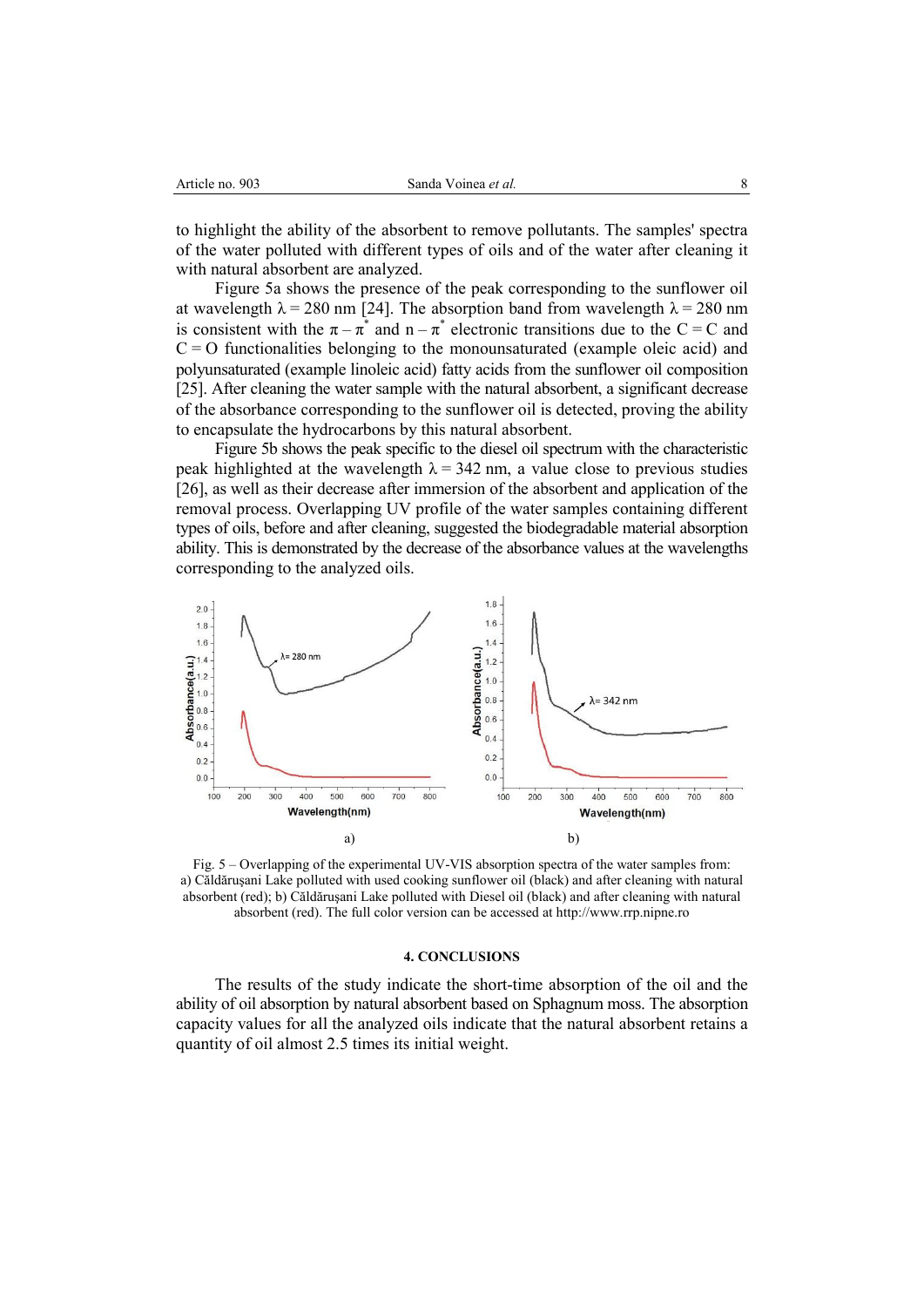The absorption water capacity value is approximately 0.72 for all water sources. The water absorption capacity of the absorbent is lower compared to oil absorption capacity, which enhances the ability of the absorbent to encapsulate oil from the polluted water.

The study of the physical and chemical properties of the water cleaned with biodegradable material shows an increase in the quality of the water. For the tested water samples, it was noticed the decrease of the nitrates concentrations and the increase of the pH under 7. Also, the UV spectroscopy analyses emphasize the removal of the hydrocarbons from the polluted water using biodegradable materials. The results show that this material may be used with good efficiency and safety for cleaning the water. Using the natural and biodegradable absorbent in the case of accidents that may impact water quality and ecosystem, we could save energy and conserve resources.

Using modern laboratory equipment, the students are motivated to perform rigorous scientific research and particularly to learn new environmental protection methods.

Raising awareness among young people about maintaining a clean and ecological environment should be a priority in interdisciplinary education. In addition, the experimental activity allows the data sampling and their interpretation, to draw correct conclusions, develop the ability to work in a team, critical thinking, initiative, rigor and creativity.

*Acknowledgements*. The authors are thankful to the Didactic and Scientific Research Center Ştefan Atanasie Pătraşcu from the University of Bucharest for ensuring of the water samples from the well and Căldăruşani Lake and to the TERRA MEDIU SRL for providing the samples of natural absorbent.

#### **REFERENCES**

- 1. S. Dinu, B. Dobrica and S. Voinea, Rom. Rep. Phys. **71**(4), 905 (2019).
- 2. D. Pantazi, S. Dinu and S. Voinea, Rom. Rep. Phys. **71**(3), 902 (2019).
- 3. R. Ion and S. Voinea, *Experimental Design of Passive House*, Proceedings of the 13<sup>th</sup> International Conference on Virtual Learning (ICVL) **31**, 447–451 (2018).
- 4. D. Marciuc, C. Miron and E.S. Barna, Rom. Rep. Phys. **68**(4), 1603–1620 (2016).
- 5. S. Voinea, S. Dinu and B. Ladaru, *Building and monitoring the aquaponics experimental lab for students*, Proceedings of the 14<sup>th</sup> International Conference on Virtual Learning (ICVL), pp. 519–523  $(2019)$
- 6. B. Chiriacescu, F.S. Chiriacescu, C. Miron, C. Berlic and V. Barna, Rom. Rep. Phys. **72**(1), 901 (2020).
- 7. S. Trocaru, C. Berlic, C. Miron and V. Barna, Rom. Rep. Phys. **72**(1), 902 (2020).
- 8. C. Berlic and C. Miron, Rom. Rep. Phys. **69**(4), 120 (2017).
- 9. C. Berlic and L. Constantinescu, Rev. Chim. **55**, 910–913 (2004).
- 10. E. Gâtin, D. Alexandreanu, A. Popescu, C. Berlic and I. Alexandreanu, Physica Medica **16**(1), 13–19 (2000).
- 11. A. Danesc and S. Voinea, *COMSOL model for simulating the mine natural ventilation to power a wind turbine*, Proceedings of the  $14<sup>th</sup>$  International Conference on Virtual Learning (ICVL), pp. 452–458 (2019).